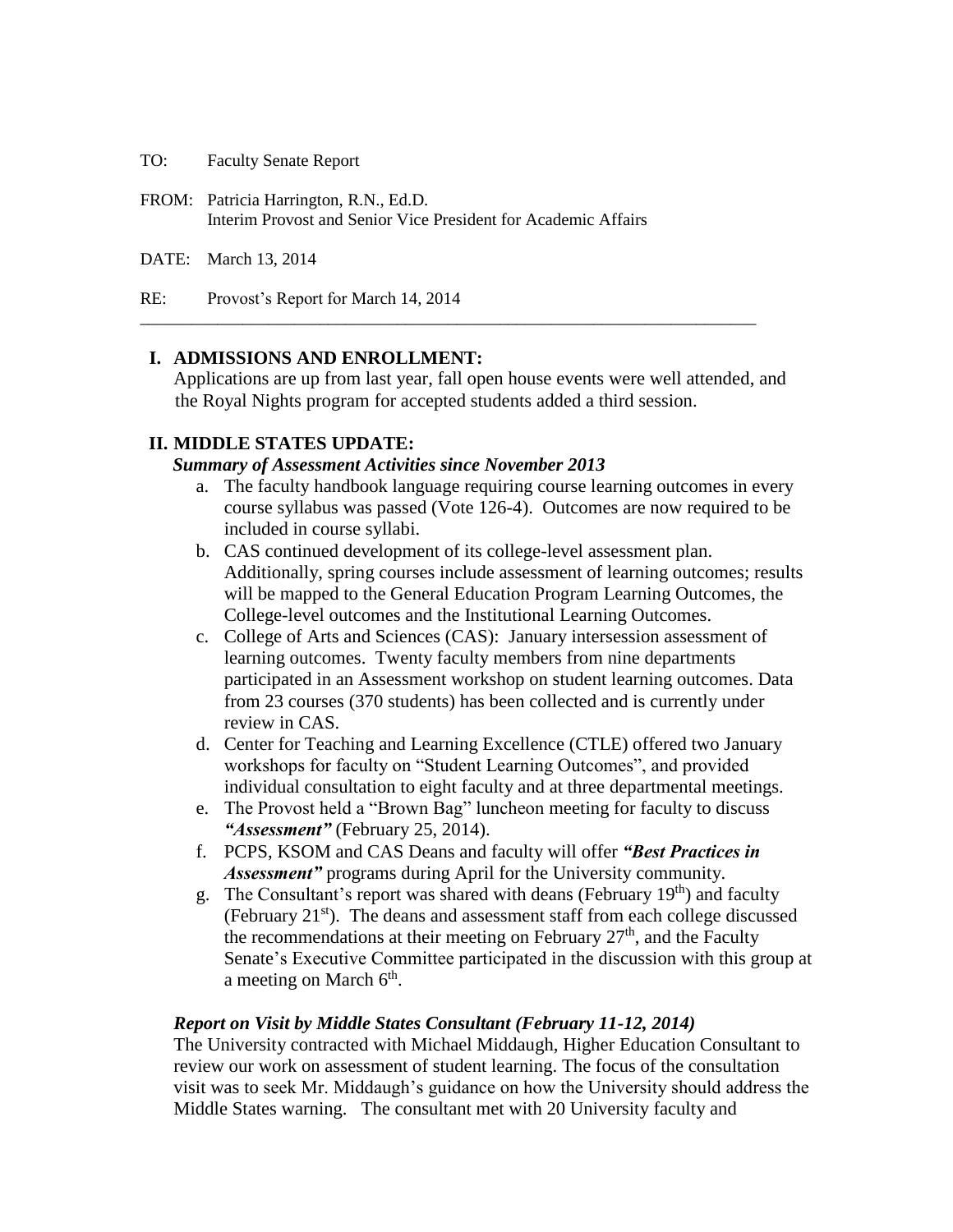administrators in small groups over two days. In his report he offered five recommendations, key being the creation of an Office of Educational Assessment led by a Faculty Director reporting to the Provost Office and based in Academic Affairs. Options for this plan were presented in the report and included Faculty Fellows who will work with departments and faculty in developing assessment strategies. The Office of Educational Assessment would support the systematic collection of data on student learning outcomes and summaries of how the data are utilized to make improvements in individual courses and academic programs. Roles and responsibilities for the Director and Faculty Fellows are under development. In addition, an Assessment Advisory Committee will serve to develop and improve effective assessment of the student learning experience through collaboration with the Director and Faculty Fellows. Membership will include faculty who are selected by the Faculty Senate.

The consultant stressed that the faculty are responsible for assessment and for improvement of the curriculum. He recommended the implementation of curriculum mapping to identify how course learning outcomes connect to program outcomes and to one or more institutional learning outcomes (ILOs). Additionally, he recommended expanding the model used for assessment of student learning outcomes for January 2014 courses for the current spring semester courses. This will include offering faculty workshops during the spring and summer months and on a regular basis throughout the year to support faculty efforts to fully engage in comprehensive assessment of student learning.

### **III. FACULTY SEARCHES:**

We are conducting twelve faculty searches; as of this date three have been successfully concluded.

# **IV. DIVERSITY INITIATIVES:**

The Office of Equity and Diversity and the Diversity Initiative Review Board are pleased to announce a new application which features an increased funding maximum of \$5,000 per project, and an extended term of one semester plus one year to use the funds. Applications will be accepted throughout the spring semester, however, funding is limited. Early submission is advised. Please visit [www.scranton.edu/diversity](http://www.scranton.edu/diversity) to access guidelines and application.

# **V. GRANT PROPOSALS/CLAVIUS FUNDING:**

We have received three proposals for Clavius Funding and fourteen proposals for Summer Grants.

# **VI. PROVOST FACULTY ENHANCEMENT AWARDS**

We have received fifteen nominations for the Provost Faculty Enhancement Awards. The Provost Advisory Group will assist the Provost and Associate Provost in making the final determination on the awards recipients. The awards will be presented at the Faculty Appreciation Day dinner scheduled for April 4<sup>th</sup> from 5:00 p.m. to 9:00 p.m. in The DeNaples Center's Ballroom.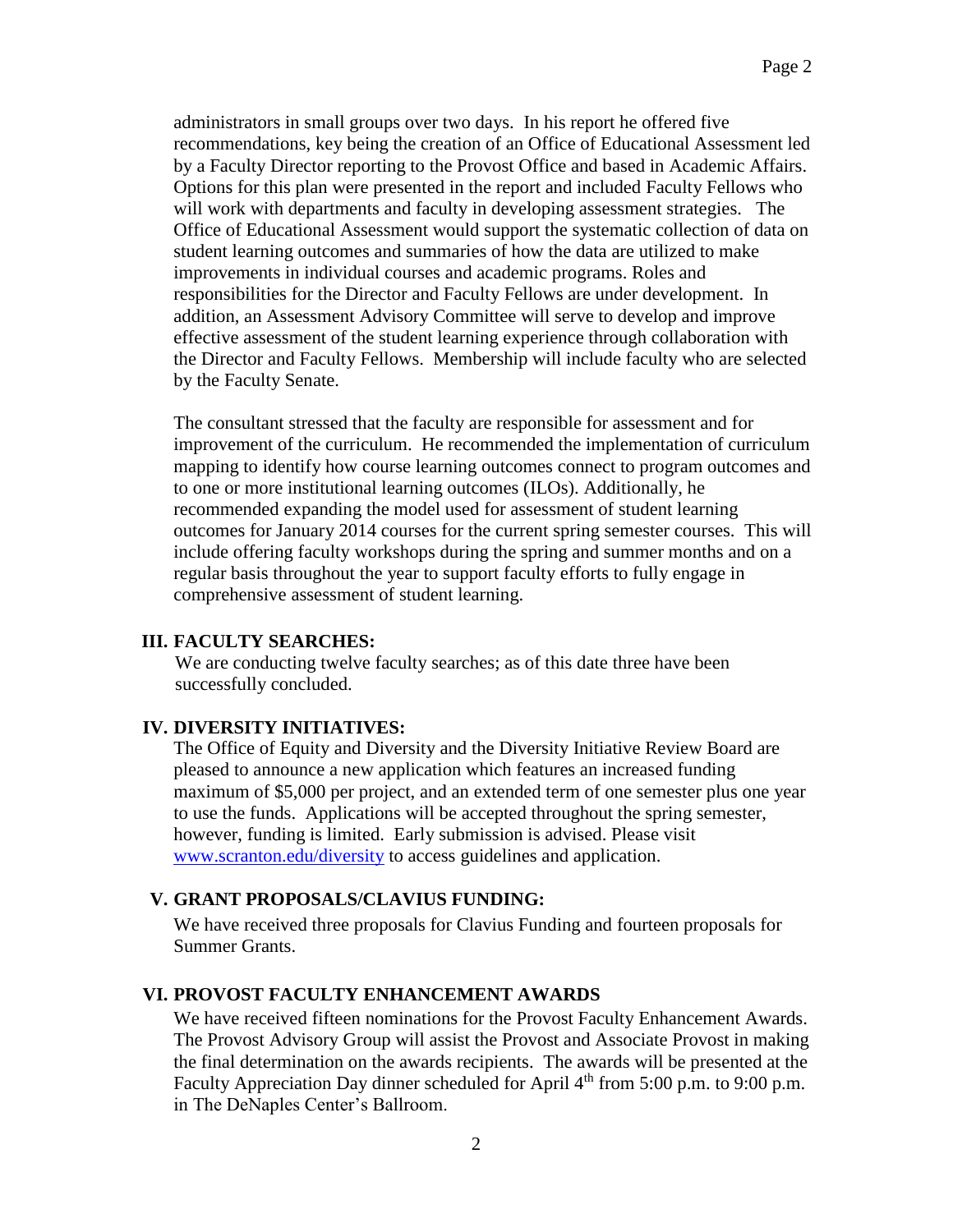# **VII. CREDIT BEARING INTERNATIONAL STUDY COURSES:**

Over Intersession, there were seven faculty led travel courses that took sixty-eight students to Brazil, Costa Rica, Guatemala, Guyana, Mexico, Taiwan, and Uganda. The courses were led by twelve faculty members.

# **VIII. CURRICULUM APPROVALS:**

| <b>Course Change:</b>                                               | <b>Date Posted</b> |
|---------------------------------------------------------------------|--------------------|
| ENLT 395: Travel Seminar: Sacred Ireland                            | 11/25/13           |
| NURS 562: Family Clinical Practicum III                             | 11/26/13           |
| <b>NURS 552: Family Clinical Practicum II</b>                       | 11/26/13           |
| NURS 563: Advanced Theory of Adult Health Nursing I                 | 11/26/13           |
| NURS 564: Advanced Applications of Adult Health Nursing I           | 11/26/13           |
| NURS 571: Family Health Synthesis                                   | 11/26/13           |
| NURS 573: Advanced Theory of Adult Health Nursing II                | 11/26/13           |
| NURS 574: Advanced Applications of Adult Health                     | 11/26/13           |
| EDUC 246: Interdisciplinary Assessment in High School               | 1/13/14            |
| EDUC 370: Inclusionary Classroom Practices for Secondary Teachers   | 1/13/14            |
| <b>New Course:</b><br><b>BIOL 479: Portfolio Completion</b>         | 11/22/13           |
| <b>Program Change:</b>                                              |                    |
| <b>Biology Major Revision</b>                                       | 11/22/13           |
| <b>Adult Health Nursing</b>                                         | 12/3/13            |
| <b>Communication Major</b>                                          | 12/17/13           |
| <b>Delete Course:</b><br><b>BIOL 450: Electron Microscopy</b>       | 11/22/13           |
| <b>Delete Program:</b><br>Occupational Therapy for Practitioners MS | 12/10/13           |
|                                                                     |                    |

# **IX. COLLEGE UPDATES:**

# **The College of Arts and Sciences**

• The Department of Mathematics is hosting the regional meeting of the Mathematical Association of America on April 26<sup>th</sup>. About 100 faculty and students from colleges and universities in Eastern PA and Delaware are expected to attend. Colin Adams, Ph.D. from Williams College and Ruth Charney, Ph.D. from Brandeis University will be giving lectures.

# **The Panuska College of Professional Studies:**

• CACREP site visit took place on February 25, 2014 for the Department of Counseling and Human Services Programs. The Clinical Mental Health Counseling Graduate Program (currently accredited as a Community Counseling program is seeking CMHC accreditation) and the School Counseling Graduate Program plus the graduate CORE-accredited